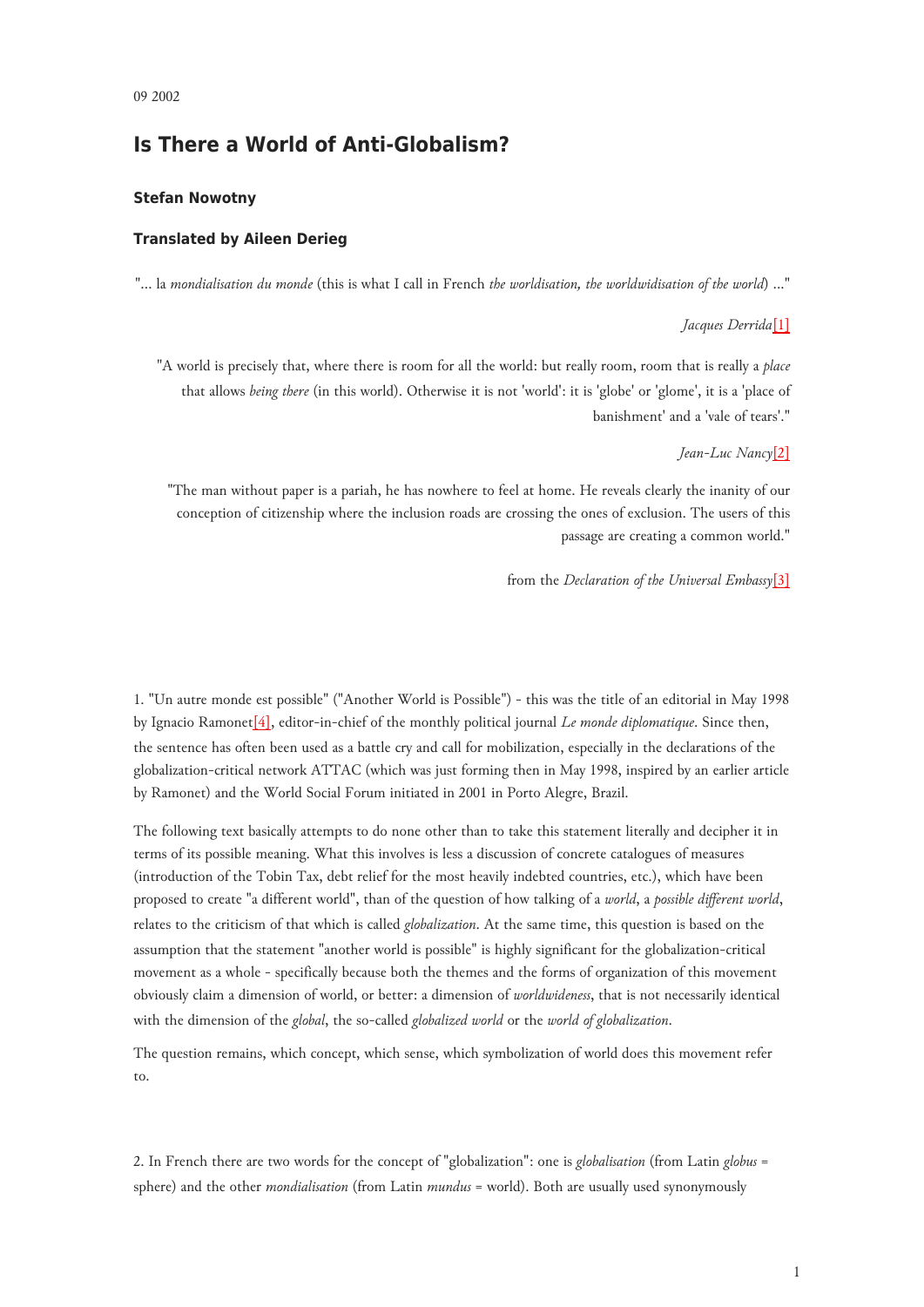(although *mondialisation* is by far more common). It is possible, however, that the difference between the two words, despite their common usage, could indicate a *conceptual* difference or at least be fruitfully employed in this way. With only a few exceptions, this conceptual difference has hardly been taken into account. However, it indicates, according to my thesis, a complex history, in which the ideas and realities of the "world" and the "global" have been closely interwoven, yet were never identical. This is primarily the still present history of modernity, a modernity that must be taken as a problematic title. Several elements of this history are to be outlined here.

One objection seems to be obvious: does not engaging in a reflection on the concept of world mean committing oneself to a concept that is all too large, all too general, a tired abstraction of concrete political problems and struggles? To counter this, all I would like to say directly is that the classical philosophical definitions (as the "embodiment of all phenomena", etc.) that would suggest a distrust of this kind are not only based on an understanding of the concept of world as a kind of ultimate generality, they also usually relate it to an order of objects. In this way, they simultaneously conceal a "different" history of modern ideas of world, which relates to issues of intersubjectivity and society. This is also and centrally, though rarely addressed, a *political* history and is as such worthy of reflection. The way in which "world society" and "world public", "world peace" and "world order" are usually superficially talked about, is as much an eloquent testimony to this history, as the obvious crises of concepts such as "citizen of the world" and "open to the world" can be understood as an indication that the political perspectives formulated in them are not afforded much of a future, possibly also because of the aforementioned concealment.

<span id="page-1-0"></span>It is possible, however, that the problem of a "bad generality" applies less to the idea of the world, but rather to the idea of the "global" that we have come to take for granted today - and perhaps even certain ideas and practices of "globalization criticism". A protest and initiative movement that operates (also and according to its own self-understanding) *worldwide*, which opposes current globalization, will hardly be able to avoid coming to agreements about the explicit *dimension* of its engagement in any case. One crux of the sentence "un autre monde est possible" is, as trivial as it may seem and as much as the formulation veils it, that according to modern understanding - unlike in the Christian concept of world - it can no longer be related to any kind of escape from *this* world into *another* world, neither in the religious nor in the "worldly" sense - nor in the sense of a mental construction of an "alternative world order". Taken as a political concept at least, the modern concept of world designates a *radical immanence*: there is no "escape" from this world; all there is - and Marx drew the revolutionary consequence from this in his famous 11th Feuerbach thesis[\[5\]](#page-8-0) - is the *possibility and the necessity of changing it*.

3. For the present, there does not even appear to be sufficient clarity about the globalization so frequently invoked, about how protest actually relates to it. Certainly, the protest is directed against neo-liberal globalization policies - but are not the "worldwide" information and communication networks through which it is organized also part of globalization? In other words, are the demonstrators actually *against* globalization now, or are they *for* it? If they are *for* globalization - for a globalization that would meet certain social demands, in any case - then *which* globalization is it that they espouse? *Which* globalization is it, conversely, that the protesters and activists are *against*? Would it be sufficient to achieve certain social, political, ecological (minimum) standards that check the "negative effects" of a globalization that is desirable in itself; or is that which is called globalization based on a principle that generates such effects in a regular way - by permanently circumventing existing standards, seeking out their loopholes, shifting their purposes? Finally, is that which is designated "globalization" even something, with respect to which a *position* either *for* or *against* it may be taken? Or does this name designate more of a kind of historical regularity that we are subject to, in other words the inevitable historical truth of the world in which we are *situated*?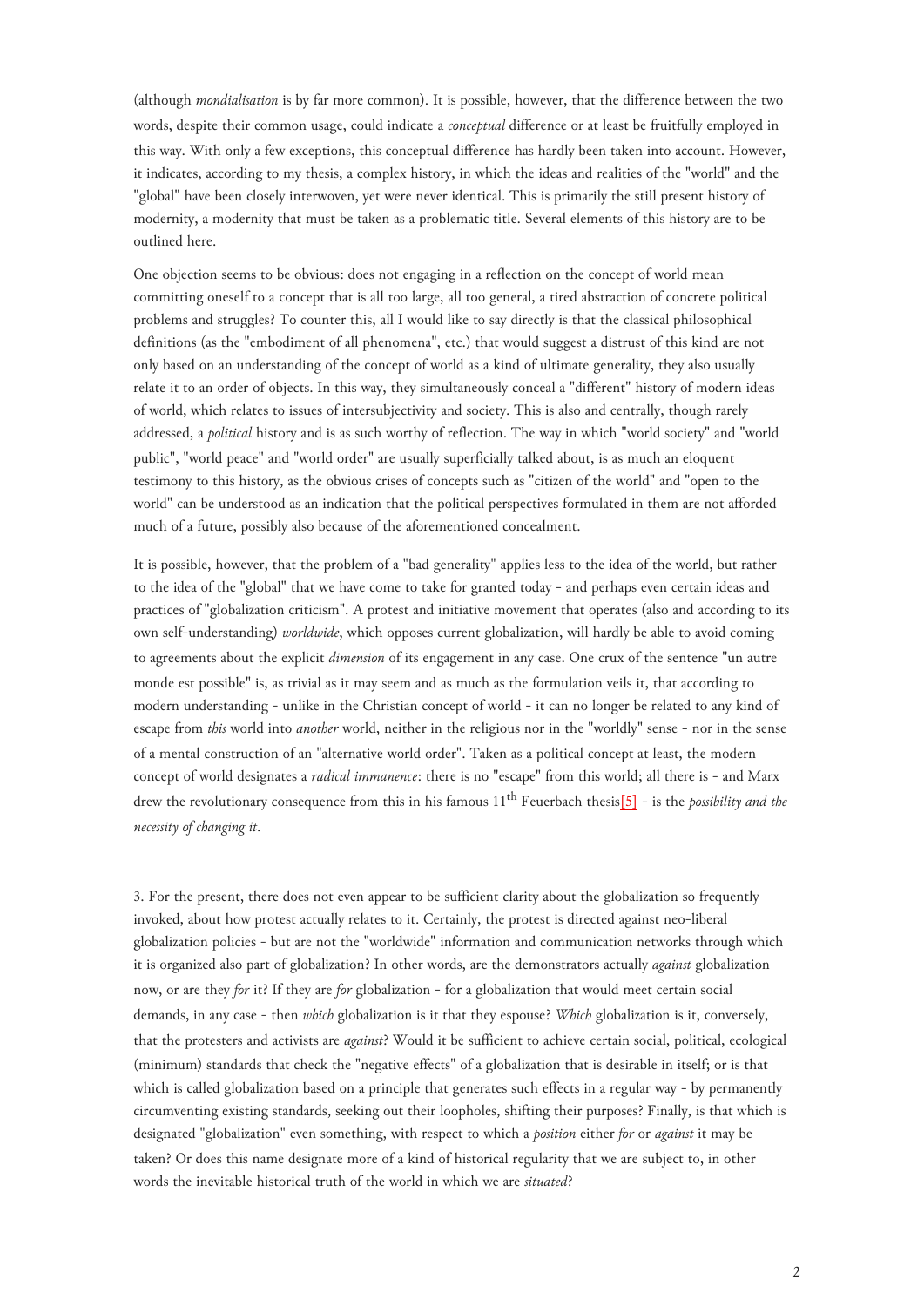Uncertainty in the face of these questions is something that is held in common: it applies not only to the actors of the protests themselves, but also to the representatives from politics and business that impel globalization at their summits, and to the public that follows these confrontations. Not least of all, it expresses a number of conceptual attenuations that have permeated the self-designations of the protests as well as their designations by others: whereas two, three years ago there was usually talk of an "anti-globalization movement" and "globalization opponents", the latter have gradually turned into "globalization critics"; consequently a call was finally heard for a "different globalization", and initiatives such as ATTAC have long since been labeled "*alter-mondialistes*" ("alternative globalists") in the French-speaking press.

<span id="page-2-0"></span>What weighs heavier, though, is that in this uncertainty, globalization easily becomes a chimera, which accordingly grounds an illusionary unity in the heterogeneity of the protest. Developments such as the separation of different demonstration marches (depending on political concerns) and especially the failure of joint discussion platforms<sup>[6]</sup> show that "heterogeneity" can also be a euphemism for long smoldering resentments and insurmountable political differences, indeed for the repetition of predominant exclusions of certain political standpoints and interests (that allegedly propound the same concerns). This is regularly the case, for instance, when relief from the negative social effects of globalization is sought, particularly on the part of the unions, in the protection and control functions of the historical nation-state model, but without perceiving its constituent political, legal exclusion of migrants, and without drawing the consequences from this that the forms of the exploitation of labor (whether in the countries of the so-called Third World or in European countries) that contribute to the current migration movements still frequently correspond to a politics of "national interests" under the conditions of globalization.

<span id="page-2-1"></span>4. In an article entitled "Globalisation ou mondialisation?", the French philosopher Etienne Tassin[\[7\]](#page-8-2) sharply contrasted the classical figure of the origin of the economical, the household (Gr. *oîkos*), with the dimension of a world:

"[...] the world is not one world, nor is it a common world, simply because of a common administration of the system of needs (productions, exchange, consumption), and even less so just because of identical consumer behavior. A public space is political in that it is not economical. Politics begins with the establishment of a relation to what is outside the household, to the alien, who does not enter into any account. It is namely only with this relation that a world begins to unfold - instead of a house, even if it is a common house."

The neo-liberal dynamic of privatization, on the other hand, is actuating "the systematic elimination of public offices [...], which guarantee activities other than production/consumption", and with this "the disappearance of a common world", according to Tassin. (It should be added to this that this elimination of public offices, which serve the "establishment of a human bond", is simultaneously accompanied by the enlargement of security apparatuses, including their own special interpretation of "public sphere".)

<span id="page-2-2"></span>A historical situation of the specifically "global", however, does not suggest the Greek *oîkos*, but rather primarily the second half of the 18<sup>th</sup> century and thus the formational phase of the political modern era: against the background of the increasing constitution of the public sphere of the press, against the background of a political theory that began, at the latest with Kant, to explicitly develop a world perspective, but also against the background of the expeditions of Cook and Bougainville on the east coast of Australia and in Oceania, with which the globe had, around 1770, finally been completely explored, it was at this time that the concept of the world and the concept of the global both began to assume their concrete modern form. And this form was such that both concepts were categorically mixed: Kant, for instance, is thus able to argue the "right of world citizenship" to "general hospitality" with the law of "their common possession of the surface of the earth, where, as a globe, they cannot infinitely disperse and hence must finally tolerate the presence of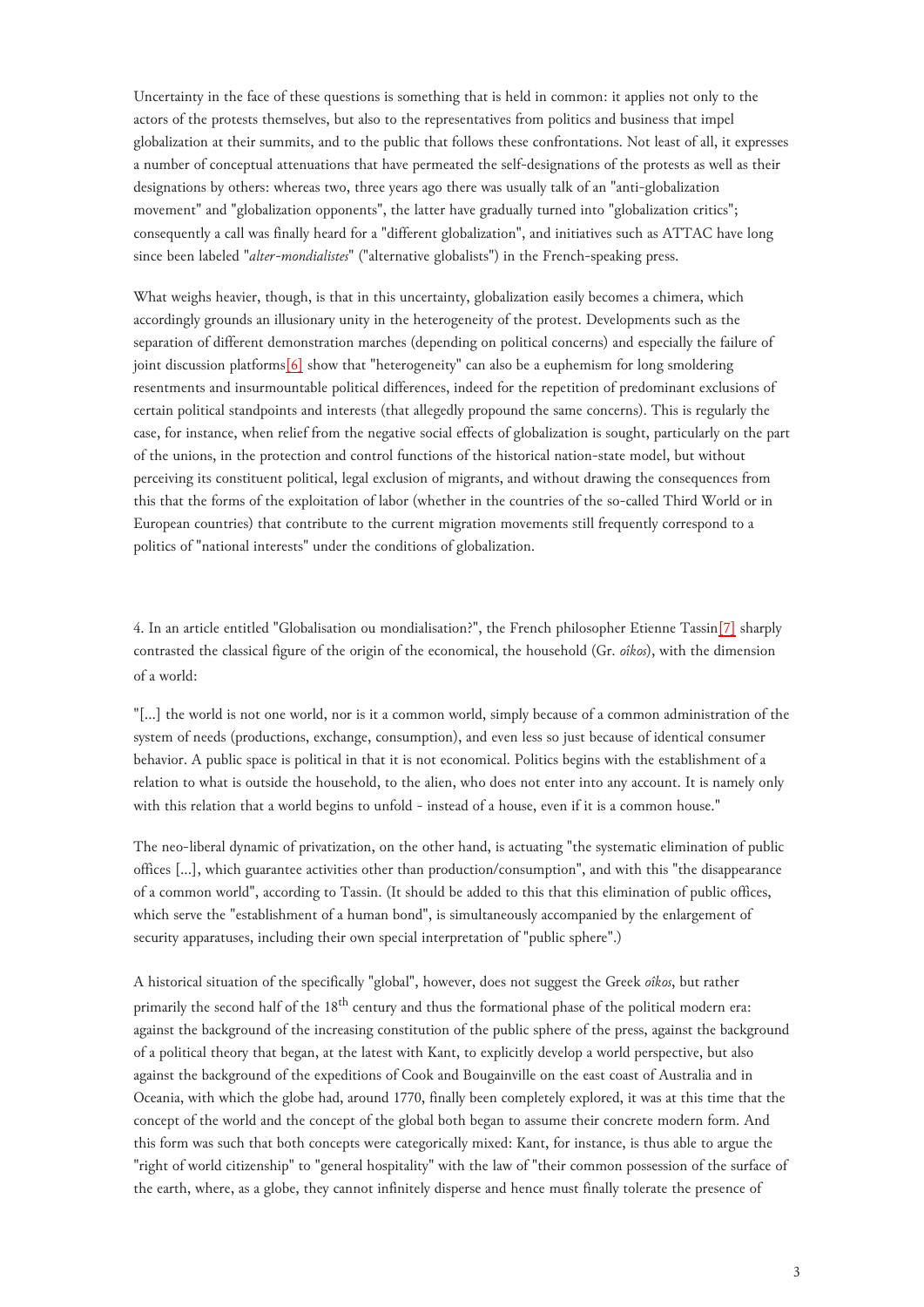each other.["\[8\]](#page-8-3) With a similar argumentation, Hegel would still be able to write in the 1820s that North America has no relevance for his philosophy of world history, because its "escape from colonialization is, to a high degree, open", so that it has no "need for a firm cohesion" (yet) and thus there is also no "real state" there[.\[9\]](#page-8-4)

In both cases, it is the *finitude* of the surface of the earth (as possible territory), which - by enforcing a self-constrained state society or society of world citizenship - opens up and simultaneously conditions the legal or historical *dimension of a world*; the globe ultimately represents the epitome of a finitude, within which the problem of the (common) world actually: only ever arises in all its severeness. Inversely, it would be a matter, in Hegelian terms, of the *Aufhebung* of the reality of the global in a common world (that is, of annulling it while at the same time preserving it, or of preserving it while annulling it by raising it to a new level).

5. In his book "La création du monde ou la mondialisation", Jean-Luc Nancy points out the connotations of "accumulation" that adhere to the concept of the "global", which have largely been repressed in modern languages, but which still live on in the conceptual double of "globus" (= ball, lump, bunch), namely "glomus" (= ball, knot, swelling, turgescence), and especially in the word "agglomeration" (= massed together). In light of these meanings, it is in fact difficult not to think of the problematic of globalization:

<span id="page-3-0"></span>Even the modern era project of global colonialization, understood as a political project, was not only and not primarily an "escape" (Hegel) for those who were no longer willing to "tolerate" (Kant) one another, but most of all a project of domination and conquest, the fundamental motivation for which was the amassing of riches and the reality of which was the exploitation of natural resources and human labor. The concrete historical experience of globality can therefore not only be related to the finitude of the surface of the earth, but rather must be simultaneously grasped as an expression and signification of a project of power, which is continued both *despite* and *in* the experience of the finitude of the globe. It is continued to the same extent that this experience of finitude remains exterior to it, because it is itself - in keeping with a logic of accumulation, of "capitalization" - in essence "without end" and in this sense "infinite". What this involves, however, is, in Hegel's words again, undoubtedly a *bad* or *negative* infinity; that is, the endlessly continued negation of the finite, "which emerges again in the same way"[\[10\],](#page-8-5) which means a perpetual entanglement in a contradiction.

Taken in this way, globality poses a central problem for political modernity; however, it is a problem, on which this era continues to *labor* more than it is able to find a solution. Perhaps the contemporary word "globalization" expresses this problem most aptly: the gesture of promise ("we will all profit from it"), with which it appears, is all the more hollow, the more it disguises that the same globalization that allegedly propels growth, development and prosperity "worldwide", also specifically increases, or even produces, social inequality, new conditions of exploitation and the dependencies of so-called developing countries. And the proud insignias of its existence and efficiency that this same globalization parades - the progress of techno-science, the expansion of communication technologies, worldwide networks of information - when taken by themselves, only express an indeterminate logic of capitalization (of goods, instruments, images, information), the social value of which is all the more dubious, the more precisely these areas today find themselves increasingly determined by unprecedented *agglomerations* and accumulations of power, undermining not only fair distribution but also the "balance" of information.

These are the contradictions that unmask current globalization as "bad infinity". And what is true in exactly this sense of bad infinity is, to rephrase one of Kant's famous statements, that we do not live in a *globalized* age, but indeed in an age of *globalization*.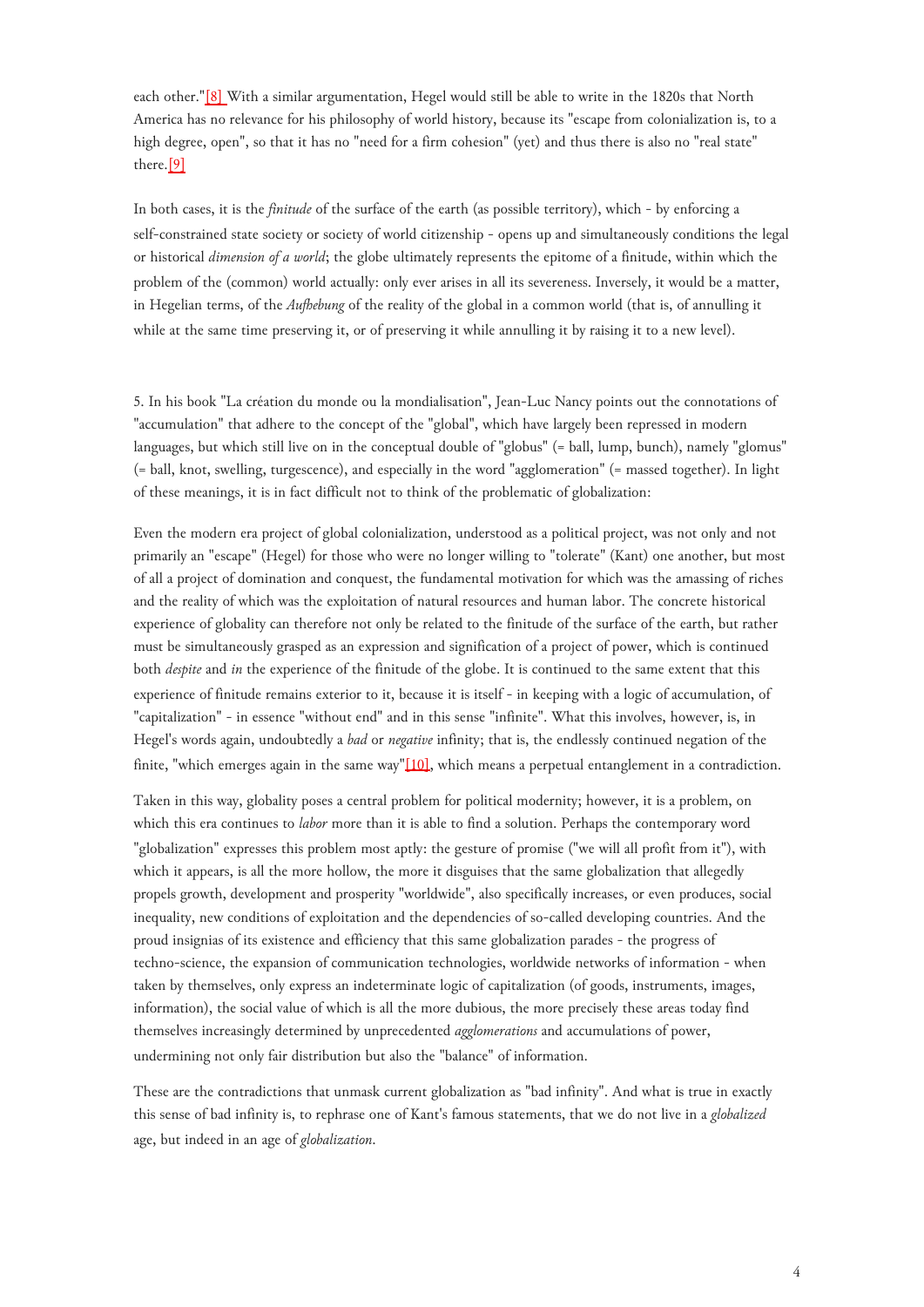<span id="page-4-0"></span>6. "Can that which is called 'mondialisation' lead to the emergence of a world, or does it lead to its opposite?["\[11\]](#page-8-6) asks Jean-Luc Nancy at the start of his book. Are not the articulations of the globalization-critical protest the manifest political expression of this question, the manifest political expression of an alarm, the reason for which may be that the dynamic of globalization and the political agency of its decision-makers *specifically* does *not* take place within the horizon of this question? In comparison, though, what could be the perspectives of a "mundialization" that would actually be guided by the interest in a common world? Or to put it differently, in relation to the protest: Is there a world of anti-globalism?

First of all, it is necessary to define exactly what is meant by a "world". In this, I follow three of Jean-Luc Nancy's general characterizations:

<span id="page-4-1"></span>a) What we call "world" does not belong to an order of objectivity: "A world is never before me, or else it is a different world from mine. Yet if it is absolutely different, then I do not even know or hardly recognize that it is a world, (...) As soon as a world appears to me as world, I already share something of it."[\[12\]](#page-8-7) Nancy thus defines the world as a *resonance space*, a manifestation space, which does not open up *before me*, but rather *in which* I myself am manifest, *in which* I participate, and the elements of which mutually refer to and modulate one another in a certain tonality.

<span id="page-4-2"></span>b) In precisely this sense, a world is characterized by the fact that it is *inhabited*: "Inhabiting, that necessarily means inhabiting a world, which means having much more there than a mere sojourn, but rather one's place (*lieu*) in the strong sense of the term, which makes it possible for something to take place (*avoir lieu*) in the proper sense.["\[13\]](#page-8-8) According to Nancy, a world is thus "*the common place of an ensemble of places*".[\[14\]](#page-8-9)

<span id="page-4-3"></span>c) The world - at least in the post-Christian understanding of world - is a context of sense that refers to nothing, which also means to no sense outside the world: "(...) in the dimension of a world, sense refers to nothing other than this world's possibility of sense."[\[15\]](#page-8-10) The fact that the sense of the world is in this way *radically immanent* not only means that it cannot be grounded in any final, virtually conclusive point, which would grant the world a tangible shape of meaningfulness, but also that it cannot be concluded or "fulfilled" anywhere or in anyone *in* this world; instead, sense circulates among those who inhabit this world and participate in it. In this circulation, however, the world is not only the *possibility of sense*, but also *experience*, "the experience that it has of itself" in fact.[\[16\]](#page-8-11)

I think these definitions are significant for several reasons: *first of all,* in a historical distinction from the Christian concept of world that related the world as a "here below" to a meaningfulness outside itself, they formulate a *modern* concept of "world"; *secondly*, they allow this concept to become productive as a *political* concept, specifically through a theoretical distinction from the philosophical scientific concept of world, which posits "world" as the epitome of the objective; *thirdly*, they separate the concept of world *as* a political concept from the suggestive objectification forms of world, not only those encountered in a *Weltanschauung* ("world view"), but also in all the ideas of a "world order" to be erected on the basis of objective or even social laws; *fourthly*, and finally, Nancy's definitions establish a positive concept of "world", which refers primarily to issues of "intersubjectivity", of community, of social conditions, and which in turn refers back to the history of the political concept of world.

<span id="page-4-4"></span>7. It is primarily in Kant's political philosophy that this political concept of world takes shape. In Kant's political writing, world no longer means only (as in the "Critique of Pure Reason") the "embodiment of all phenomena" or the "totality of their [objective] synthesis", but rather becomes a dimension, in which Kant's reflections, particularly in relation to "world citizenship" are located; it becomes the sphere of general interest[.\[17\]](#page-8-12) Nevertheless, it appears that reading Kant will not take us far, to begin with, since this concept of world is hardly given an explicit definition, but rather is characterized by its reference to "mankind" as a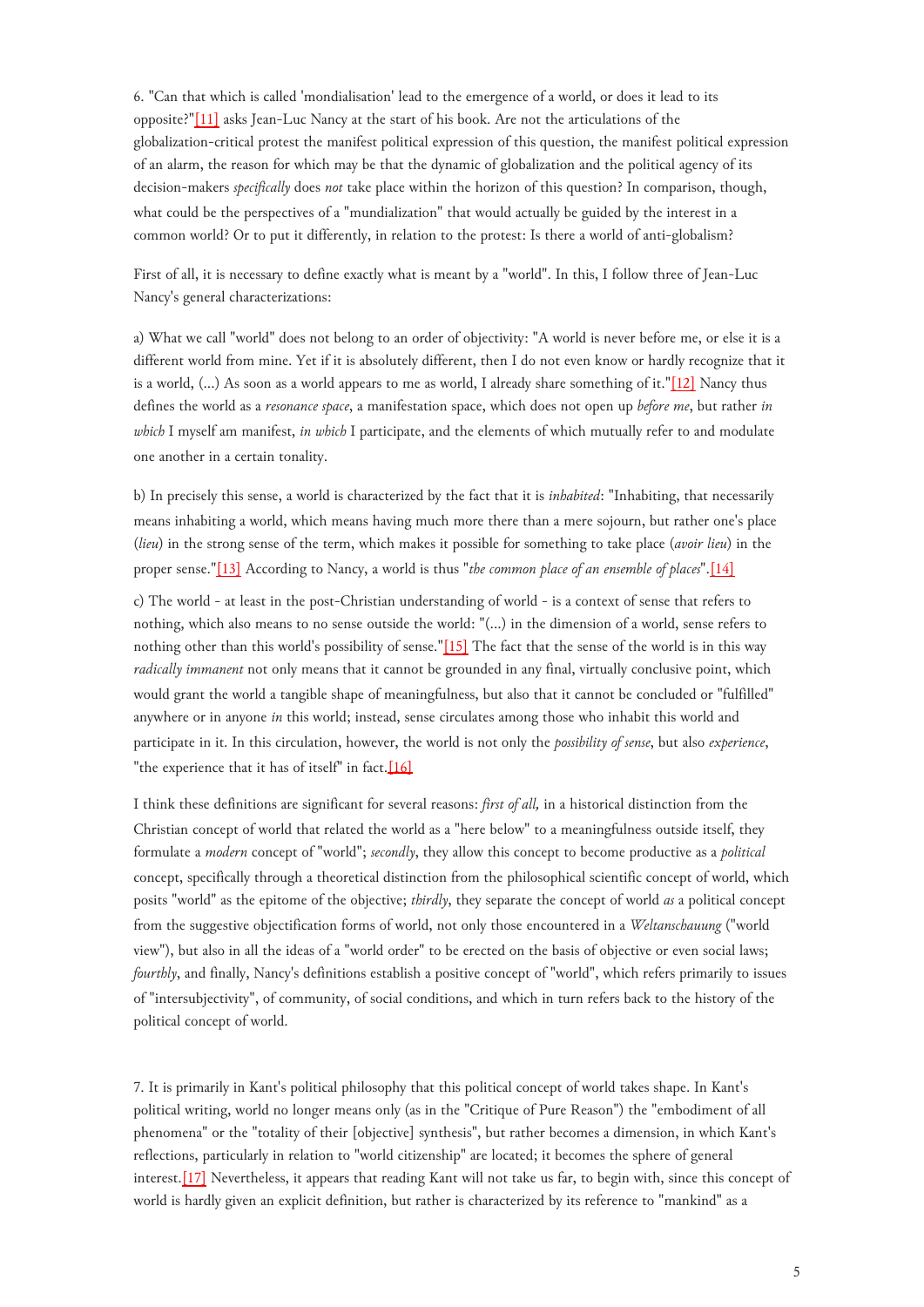species, to which Kant's argumentations in his philosophies of law and history refer. The concept of the species of mankind thus seems to assert "world" as a dimension of the political, but as a dimension that has always already been *given* - naturally and through "moral law", which is, for Kant, innate to man as a free being, so to speak. In this way, the question, which is central here, of the *becoming* of this dimension is obscured.

<span id="page-5-0"></span>In addition, Kant's political philosophy appears in many respects to be historically outdated: not only that his notion of a constitution of world citizenship as an order of peace among sovereign states based on international law seems inadequate, where it is a matter of debating political questions and conflicts arising from a transfer of sovereignty (such as in the course of European integration) or losses of sovereignty conditioned by globalization; the same idea of a cosmopolitanism trimmed down to a law of nations also hardly seems suitable to solve the problems of today's refugees and migrants, who are simply not covered by this kind of idea of law, and whose fates drastically demonstrate the political insufficiency of historical ideas of the legal order of (state) citizenship, indeed even of the historical idea of human rights.[\[18\]](#page-8-13)

This insufficiency, however, could itself be founded in the Kantian gesture that relates "world" to the basically ahistorical - concept of the species of mankind, thus understanding "world" as a *pre-given* dimension of the political and drafting an "eternal" legal order on this basis. It should not be overlooked that the history of ideas of universal law (not only Kant's, but also those of the French Revolution, the American Revolution, or the ideas of law that were formulated or taken up again after World War II) itself indicates a becoming of the world, to the extent that these ideas of law have allowed themselves to be used *against* the "universalism" of existing legal orders, where it proves itself to be a foundation for exclusion and discrimination. Jacques Derrida, for instance, thus rightly recalls the uncompleted significance of these ideas of law and grasps them in a gentle but essential reinterpretation of the connection between "world" and "man" and not without marking the problematic of international law - as *juridical performatives* that are indispensable in current discussions:

<span id="page-5-1"></span>"The renewal and revision of the declaration of 'human rights' (1948) and the introduction of the legal term 'crimes against humanity' (1945) today demarcate the horizon of *mondialisation* and international law that is supposed to be appointed to watch over it."[\[19\]](#page-8-14)

<span id="page-5-2"></span>It remains to be asked, however, *how* world *can emerge* as a political dimension at all, which means as a dimension that only becomes comprehensible as a *dimension of the political*, in that it is concretely opened and traversed. An answer to this question is to be found in Kant's philosophy, where he investigates the possibility of the "harmony between politics and morality"[\[20\];](#page-8-15) this points unequivocally in one direction: to the function and structure of *publicity*.

<span id="page-5-3"></span>8. The question of the compatibility of politics and morality has to arise for Kant, because he posits morality and politics as completely different spheres: whereas for Kant the principles of the legal system proceed from morality, politics is merely the "applied theory of law"[\[21\]](#page-8-16) according to the principles of state prudence. For Kant, the latter is acting according to *ends*, which serves communal well-being in the best case. Morality, on the other hand, requires acting according to the *obligation* of the moral law of reason, specifically without regard to possible advantages or this or that stated end. This results, however, in the possibility of a "disharmony" between morality and politics, namely when politics disregards morality and begins to adapt it to its respective ends. Politics should instead take the "principles of state prudence" in such a way that "they can coexist with morality". Therefore, according to Kant, I can reasonably imagine "a moral politician (...), but not a political moralist, who contrives morality so that it is amenable to the advantage of the statesman."[\[22\]](#page-8-17)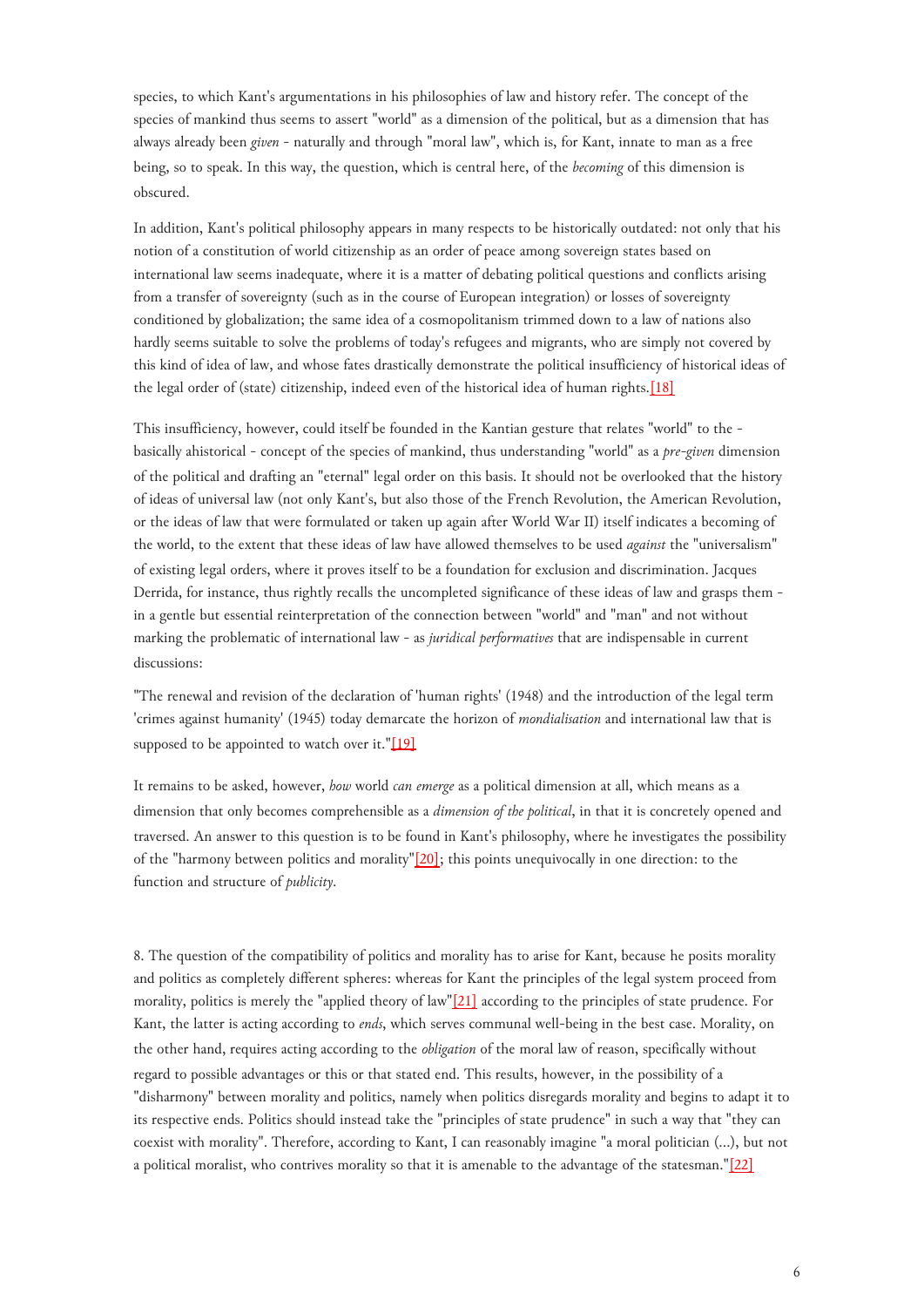<span id="page-6-0"></span>As a "*mere idea* of reason", it is therefore necessary, in order to establish harmony between politics and morality, as Kant argues, "to obligate each law-maker so that he makes his laws as though they *could* have originated from the united will of a whole people, and to regard each subject, insofar as he wants to be a citizen, as though he has joined in the assent to such a will".[\[23\]](#page-9-0) This formulation nevertheless leaves open how an obligation of this kind can be created for the law-maker, in other words, how the compatibility of politics and morality can be formulated not only as an idea of reason, but could actually be included in the *reality* of a legal system.

<span id="page-6-1"></span>Indeed it is exactly this role of the *real mediation* of politics and morality that the *principle of publicity* assumes, specifically in both a negative and a positive formulation. The former states: "All actions relating to the right of other men are unjust if their maxim is not consistent with publicity."[\[24\]](#page-9-1) This principle - as the principle of *public law* - is based on the understanding that a maxim *cannot* be lawful, "if I cannot publicly avow it without inevitably exciting universal opposition to my project".<sup>[25]</sup> The positive formulation of the principle of publicity states: "All maxims which *stand in need* of publicity in order not to fail their end, agree with politics and right combined.["\[26\]](#page-9-3) For maxims that can only attain their end through publicity necessarily accord not only with right, but also with "the public's universal end, happiness"[\[27\];](#page-9-4) they thus correspond equally with morality *and* politics.

<span id="page-6-2"></span>9. It is not at all necessary to agree with the Kantian preconditions (of a general morality inspiring a possible resolution of social antagonisms through a general system of law or through a politics that meets with universal accord)[\[28\],](#page-9-5) in order to take up the crux of his concept of publicity: namely that the concept of the public sphere here designates precisely the principle, through which the actions of law-giving power are arbitrated with the sphere of social interests and reflection. It is only for this reason ultimately understandable that publicity for Kant is not only fixed as the principle of public law, but also, in his famous essay on the Enlightenment, as the principle of *enlightenment*, which means in the context of Kant's philosophy: as the principle of social and political change through the public criticism of existing conditions (which Kant restricts to the critique expressed by someone "as a scholar", "as though he were a scholar", through his "writings"). It is in this essay that he says that making "public use" of reason means nothing other than speaking "to the real public, namely the world"[\[29\]](#page-9-6) Here the world once again appears as a preconstituted sphere, yet it is clearly related to an *event of social constitution*: namely that of the Enlightenment as "man's departure from his self-induced immaturity" - consequently the principle of the emergence of a society of mature citizens (*both male and female citizens* - a notion that remained largely inaccessible to Kant), the ultimate perspective of which is the moralization of state and society from a cosmopolitan point of view.

<span id="page-6-3"></span>To the same extent that Kant's moral philosophical premises appear dubious, according to which the world represents the pre-given horizon of intersubjectivity or a publicity, the sole task of which is the redemption of the principles of moral reason, the problem of social constitution itself now shifts to the center of the question of the connection between world and publicity. Both concepts must be reformulated accordingly: the *weak* concept of world, which imagines it as the mere horizon of intersubjectivity or the societal respectively, must be expanded by a *strong* concept that understands world as the actual dimension of social conditions, actions and sufferings. It will then also no longer be possible to relate this kind of strong concept of world to abstract notions of "human beings" or "mankind" as a species; the human being *is* his world, he does not exist outside a concretely political world that is in a permanent state of constitution. [\[30\]](#page-9-7) This is nowhere more clearly evident than in the policies of humanitarian gestures that may be helpful in individual cases, but are otherwise busy reproducing misery.

<span id="page-6-4"></span>The concept of *publicity*, on the other hand, does not remain untouched by this: it no longer designates the form of possible harmony between politics and morality, but rather, to use Oskar Negt and Alexander Kluge's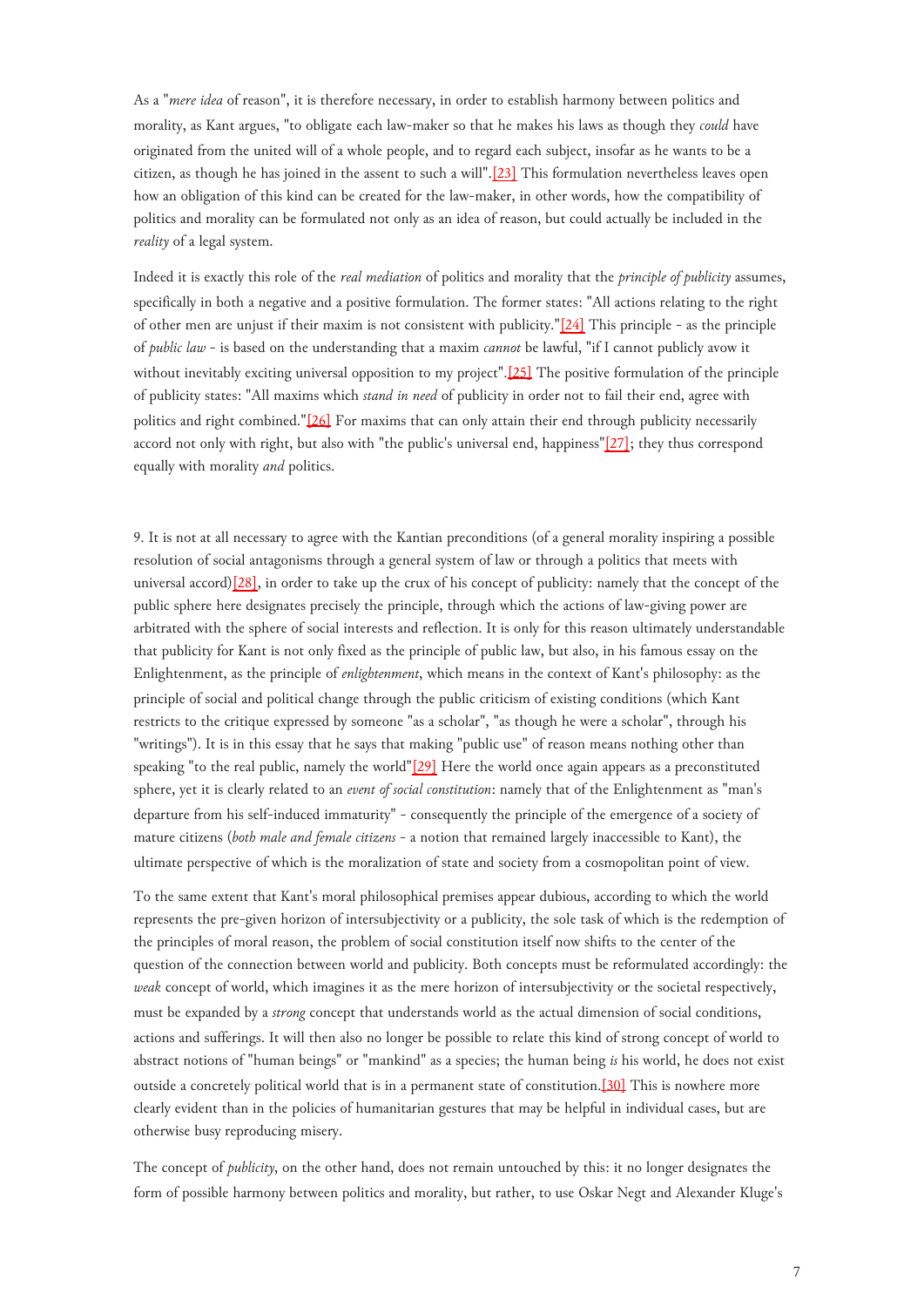term, the "organizational form of social experience"[\[31\].](#page-9-8) In our context this means the social constitution of the social experience of world in confrontation with certain coercive norms and exclusions. However, this appends a *material* element to the *formal* concept of publicity, from which, not least of all, the differentiation - also the formal differentiation - of public spheres into plural publics is explained: that of concrete social experience(s), which are articulated in this differentiation. The mutual relationship between these plural publics - also and especially in conflict, in antagonism - is nevertheless not one of pure exteriority; they are part of a constitutional event, the *common* dimension of which is world.

10. What is called globalization today seems to have little to do with *world* in the sense set out here. On the contrary, globalization is today also the name for a crisis of publicity, and specifically both of public law and of the public sphere as a sphere for negotiating social interests and experiences. It is therefore not a coincidence that the globalization-critical protest - symptomizing and marking this crisis - discharges where it is thought that the political withholding of publicity in this double sense is most likely to be localized.

This protest, however, to the extent that it is concerned with the emergence of a "different" world, an "anti-globalist" world, will not be able to limit itself solely to the articulation of protest, nor to schematic proposals for establishing an alternative world order. A *world public* that is worthy of this name, will not be measured in terms of competitive penetration into existing public structures, but rather in terms of its capacity to be defined by processes of constitution and social experiences and to take part in these - the extent to which it is capable of creating spaces and times, in which the articulations of social experiences no longer take place alongside one another, but rather enter into an exchange and conjoin in truly new solidarities.

It has often been pointed out that in the Kantian understanding of publicity, the mechanisms of exclusion (between public and private, between men and women, between property owners and wageworkers) were already laid out, which ultimately led to its historical refutation, in any case to its historical unmasking as a *bourgeois* concept, whose claim to universality is in fact useful to particular interests, where it does not directly serve them. Today it is again a matter of unmasking the specific mechanisms of exclusion that are established by public law and the public sphere in their current crisis: this unmasking can only happen on the basis of the experiences of the affected social groups; this time it will have to apply especially to the exclusion mechanisms of the *citizenship* concept of publicity on the basis on the experiences of refugees and migrants in a world that seems to have forgotten that that which is termed "globalization" is not the only possible principle for changing it.

<span id="page-7-0"></span>[\[1\]](#page-0-0) J. Derrida, *L'université sans condition*, Paris: Galilée 2001, 51.

<span id="page-7-1"></span>[<sup>\[2\]</sup>](#page-0-1) J.-L. Nancy, *La création du monde ou la mondialisation*, Paris: Galilée 2002, 34.

<span id="page-7-2"></span>[<sup>\[3\]</sup>](#page-0-2) The Universal Embassy is located in the building of the former Somalian Embassy in Brussels. It was proclaimed on December 12, 2001 (one day before the start of the EU summit of Laeken) by a group of Sans-Papiers, who had occupied the building a year before that. The Declaration, from which the quotation is taken, is its founding document (cf. [http://www.universal-embassy.be/\)](http://www.universal-embassy.be/).

<span id="page-7-3"></span>[<sup>\[4\]</sup>](#page-0-3) On the Internet at: [http://www.monde-diplomatique.fr/1998/05/RAMONET/10527.](http://www.monde-diplomatique.fr/1998/05/RAMONET/10527)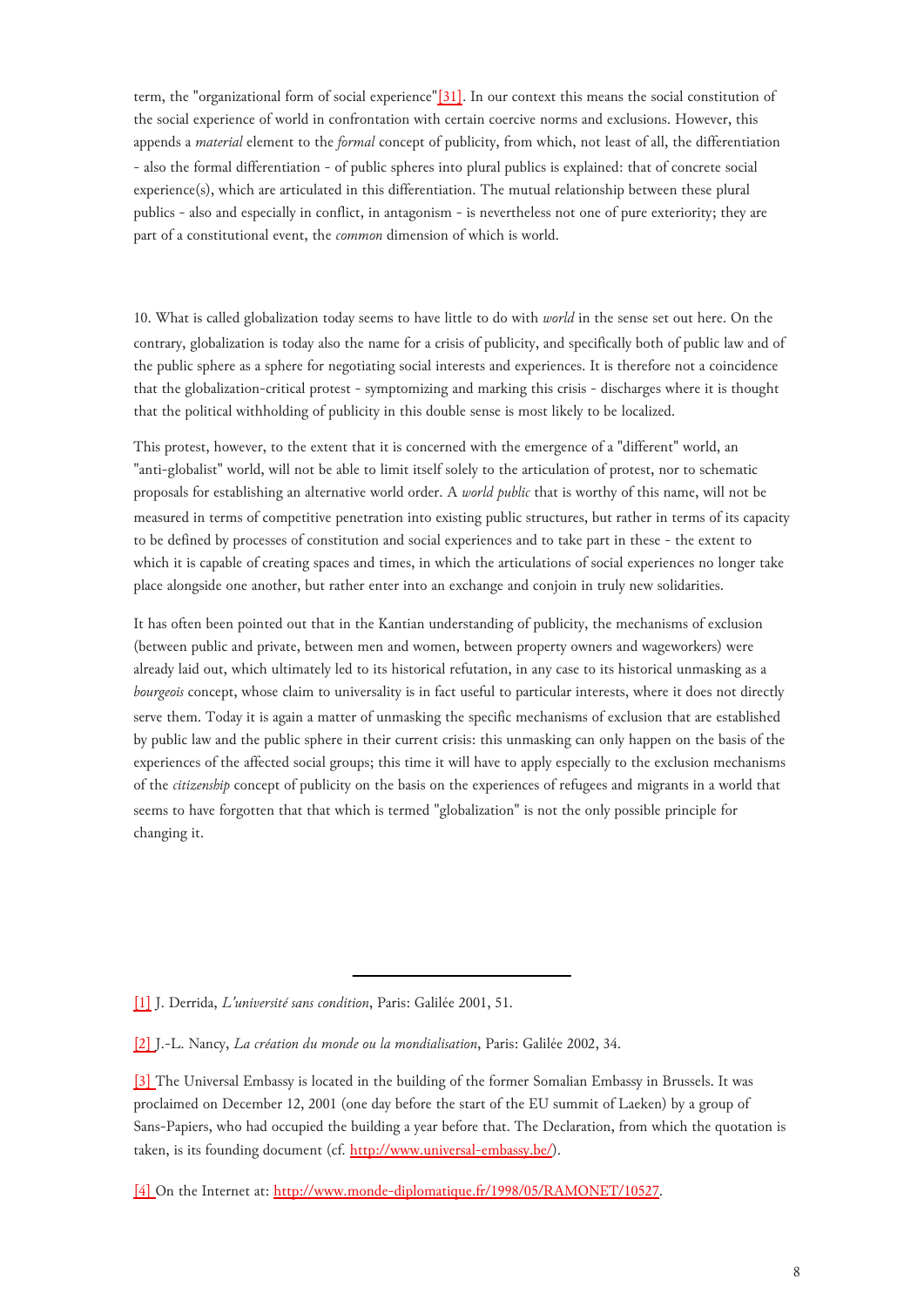<span id="page-8-0"></span>[\[5\]](#page-1-0) "Philosophers have only *interpreted* the world differently, the point is to *change* it." K. Marx, *Thesen über Feuerbach*, in: K. Marx/F. Engels, *Werke* Vol. 3, Berlin: Dietz 1990, 7.

<span id="page-8-1"></span>[\[6\]](#page-2-0) For a description of developments like this and possible reactions to them in conjunction with the demonstrations revolving around the EU council summit in Laeken (Brussels) in December 2001, cf. S. Nowotny / B. Weber, "BruXXel, Dezember 01", in: *Kulturrisse* 01/02, 37-39.

<span id="page-8-2"></span>[\[7\]](#page-2-1) E. Tassin, "Globalization ou mondialisation"; the text can be found in an Internet forum of *Libération* dedicated to the discussion of globalization: [http://www.liberation.com/omc/dico/germ\\_mondialisation.php3.](http://www.liberation.com/omc/dico/germ_mondialisation.php3)

<span id="page-8-3"></span>[\[8\]](#page-2-2) I. Kant, *Zum ewigen Frieden*, in: ibid., *Schriften zur Anthropologie, Geschichtsphilosophie und Pädagogik* (Werke 9), Darmstadt: Wiss. Buchges. 1983, 214. [Engl. translation: I. Kant, *Perpetual Peace: A Philosophical Sketch*, 1795: [http://www.mtholyoke.edu/acad/intrel/kant/kant1.htm\]](http://www.mtholyoke.edu/acad/intrel/kant/kant1.htm)

<span id="page-8-4"></span>[\[9\]](#page-2-2) Cf. G. W. F. Hegel, *Vorlesungen über die Philosophie der Geschichte* (Werke 12), Frankfurt/M.: Suhrkamp 1986, 113.

<span id="page-8-5"></span>[\[10\] G](#page-3-0). W. F. Hegel, *Enzyklopädie der philosophischen Wissenschaften I* (Werke 8), Frankfurt/M.: Suhrkamp 1986, 199. Based on a discussion of Marx, Jean-Luc Nancy, this relates this bad infinity to the capitalist concept of value: "Value itself is initially instrumentalized here: it serves the reproduction of its own power in an indeterminate way, through an intellectual or monetary capitalization" (*La création du monde ou la mondialisation*, 29).

<span id="page-8-6"></span>[\[11\] i](#page-4-0)bid., 9.

<span id="page-8-7"></span>[\[12\] i](#page-4-1)bid., 34 f.

<span id="page-8-8"></span>[\[13\] i](#page-4-2)bid., 35.

<span id="page-8-9"></span>[\[14\] i](#page-4-2)bid., 36 (italics S.N.)

<span id="page-8-10"></span>[\[15\] i](#page-4-3)bid., 37.

<span id="page-8-11"></span>[\[16\] i](#page-4-3)bid., 37.

<span id="page-8-12"></span>[\[17\] J](#page-4-4)ürgen Habermas has pointed out that Kant already formulated a concept of "world" in the Critique of Pure Reason, which anticipates later political writing, specifically where he contrasts the "school concept of philosophy" with their "world concept"; this, he said, was "that to which that which necessarily interests everyone applies" (I. Kant, *Kritik der reinen Vernunft* [Second Part: *Werke*, Vol. 4], Darmstadt: Wissenschaftliche Buchgesellschaft 1983, 701 [note]). For Habermas, cf. *Strukturwandel der Öffentlichkeit*, Frankfurt/M.: Suhrkamp 1990, 182 f.

<span id="page-8-13"></span>[\[18\] C](#page-5-0)f. G. Agamben, "Jenseits der Menschenrechte", in: *Mittel ohne Zweck. Noten zur Politik*, Freiburg/Berlin: Diaphanes 2001.

<span id="page-8-14"></span>[\[19\] J](#page-5-1). Derrida, *L'université sans condition*, op.cit., 12.

<span id="page-8-15"></span>[\[20\] C](#page-5-2)f. the Appendix to Kant's treatise *Zum ewigen Frieden*, in: *Schriften zur Anthropologie, Geschichtsphilosophie und Pädagogik* (Werke 9), op.cit., 228-251.

<span id="page-8-16"></span>[\[21\] C](#page-5-3)f. ibid., 229.

<span id="page-8-17"></span>[\[22\] i](#page-5-3)bid., 233